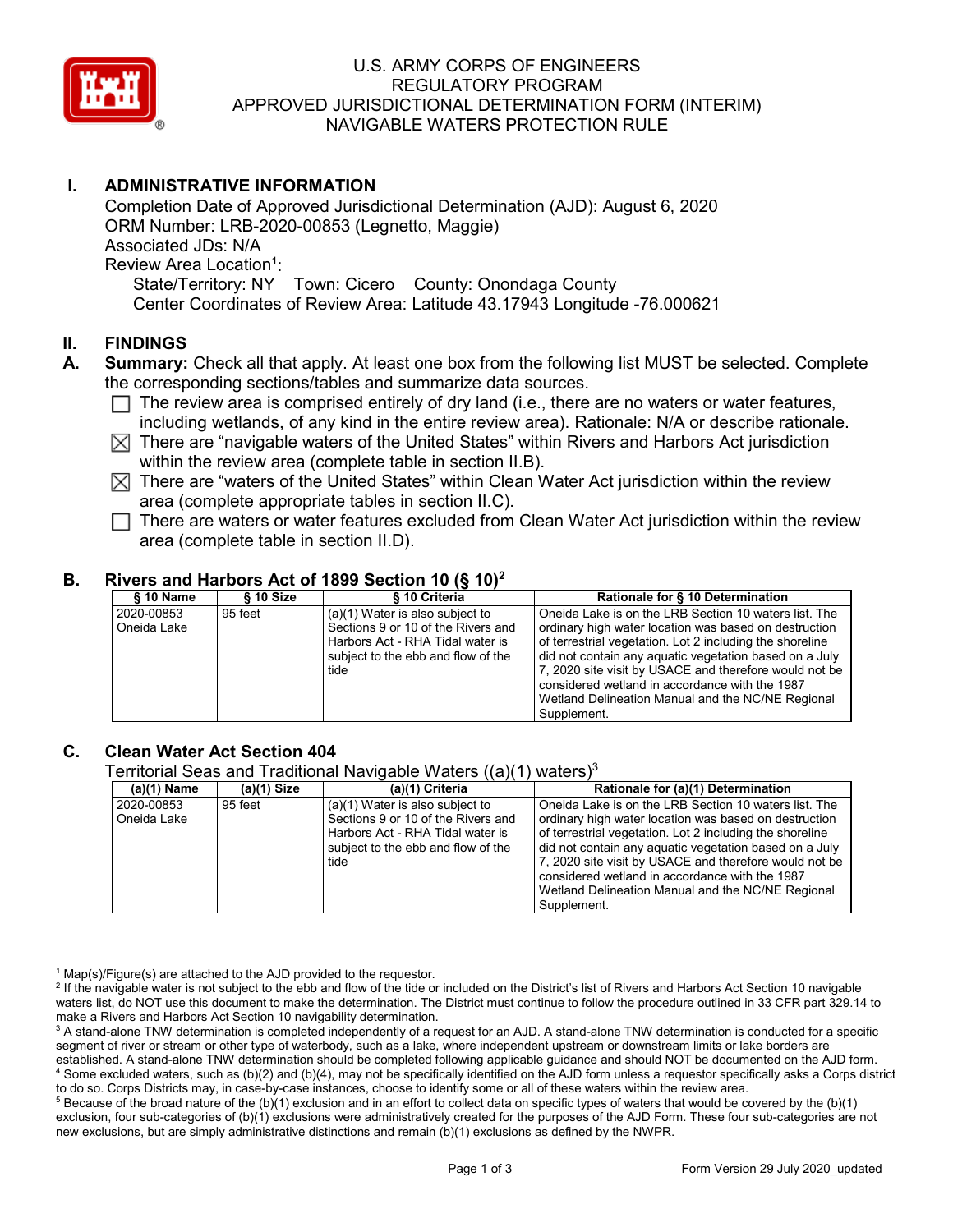

## U.S. ARMY CORPS OF ENGINEERS REGULATORY PROGRAM APPROVED JURISDICTIONAL DETERMINATION FORM (INTERIM) NAVIGABLE WATERS PROTECTION RULE

#### Tributaries ((a)(2) waters):

| $(a)(2)$ Name | $(a)(2)$ Size | (a)(2)<br><b>Criteria</b> | for (a)(2) Determination<br>Rationale |
|---------------|---------------|---------------------------|---------------------------------------|
| N/A           | N/A           | N/A                       | N/A                                   |

Lakes and ponds, and impoundments of jurisdictional waters ((a)(3) waters):

| (a)(3) Name | $(11/3)$ Size | (a)(3)<br><b>Criteria</b> | (1a)(3)<br><b>Determination</b><br>Rationale<br>for |
|-------------|---------------|---------------------------|-----------------------------------------------------|
| N/A         | N/A           | N/A                       | N/A                                                 |

## Adjacent wetlands ((a)(4) waters):

| (a)(4) Name | ----<br>(a)(4) Size | .<br>(a)(4) Criteria | r (a)(4) Determination<br><b>Rationale for</b> |
|-------------|---------------------|----------------------|------------------------------------------------|
|             |                     |                      |                                                |
| N/A         | N/A                 | N/A                  | $N/\ell$                                       |

## **D. Excluded Waters or Features**

Excluded waters  $((b)(1) - (b)(12))^4$ :

| Exclusion<br>⊦Name | Size<br>Exclusion | :xclusion° | <b>Rationale for Exclusion Determination</b> |
|--------------------|-------------------|------------|----------------------------------------------|
| N/A                | N/A               | N/A        | N/A                                          |

# **III. SUPPORTING INFORMATION**

- **A. Select/enter all resources** that were used to aid in this determination and attach data/maps to this document and/or references/citations in the administrative record, as appropriate.
	- **\_X\_** Information submitted by, or on behalf of, the applicant/consultant: *Melfi Subdivision – Final Plans & Proposed Plan only – Proposed Lot 2 dated June 11, 2020, revised July 1, 2020.* This information *is not* sufficient for purposes of this AJD. Rationale: *The Melfi Subdivision plan includes the Onondaga County GIS layer of the USFWS NWI wetlands. The federal wetland mapping was not based on a review of current on-site conditions.*

**\_\_\_** Data sheets prepared by the Corps: *Title(s) and/or date(s).*

- **\_X\_** Photographs: *Applicant site photos dated June 30, 2020, July 7, 2020 USACE site visit photos, Aerials: 2003 NYSGIS, Google Earth March 31, 2006, April 13, 2017*
- **\_X\_** Corps Site visit(s) conducted on: *July 7, 2020.*
- **\_\_\_** Previous Jurisdictional Determinations (AJDs or PJDs): *ORM Number(s) and date(s).*
- **\_\_\_** Antecedent Precipitation Tool: *provide detailed discussion in Section III.B.*
- **\_X\_** USDA NRCS Soil Survey: *Web soil survey accessed on August 5, 2020*
- **\_\_\_** USFWS NWI maps: *Title(s) and/or date(s).*
- **\_\_\_** USGS topographic maps: *Title(s) and/or date(s).*

## **Other data sources used to aid in this determination:**

| Data Source (select) | Name and/or date and other relevant information |
|----------------------|-------------------------------------------------|
| <b>USGS Sources</b>  | N/A.                                            |
| USDA Sources         | N/A.                                            |
| <b>NOAA Sources</b>  | N/A.                                            |

 $1$  Map(s)/Figure(s) are attached to the AJD provided to the requestor.

<sup>2</sup> If the navigable water is not subject to the ebb and flow of the tide or included on the District's list of Rivers and Harbors Act Section 10 navigable waters list, do NOT use this document to make the determination. The District must continue to follow the procedure outlined in 33 CFR part 329.14 to make a Rivers and Harbors Act Section 10 navigability determination.

<sup>3</sup> A stand-alone TNW determination is completed independently of a request for an AJD. A stand-alone TNW determination is conducted for a specific segment of river or stream or other type of waterbody, such as a lake, where independent upstream or downstream limits or lake borders are established. A stand-alone TNW determination should be completed following applicable guidance and should NOT be documented on the AJD form. <sup>4</sup> Some excluded waters, such as (b)(2) and (b)(4), may not be specifically identified on the AJD form unless a requestor specifically asks a Corps district to do so. Corps Districts may, in case-by-case instances, choose to identify some or all of these waters within the review area.

 $5$  Because of the broad nature of the (b)(1) exclusion and in an effort to collect data on specific types of waters that would be covered by the (b)(1) exclusion, four sub-categories of (b)(1) exclusions were administratively created for the purposes of the AJD Form. These four sub-categories are not new exclusions, but are simply administrative distinctions and remain (b)(1) exclusions as defined by the NWPR.